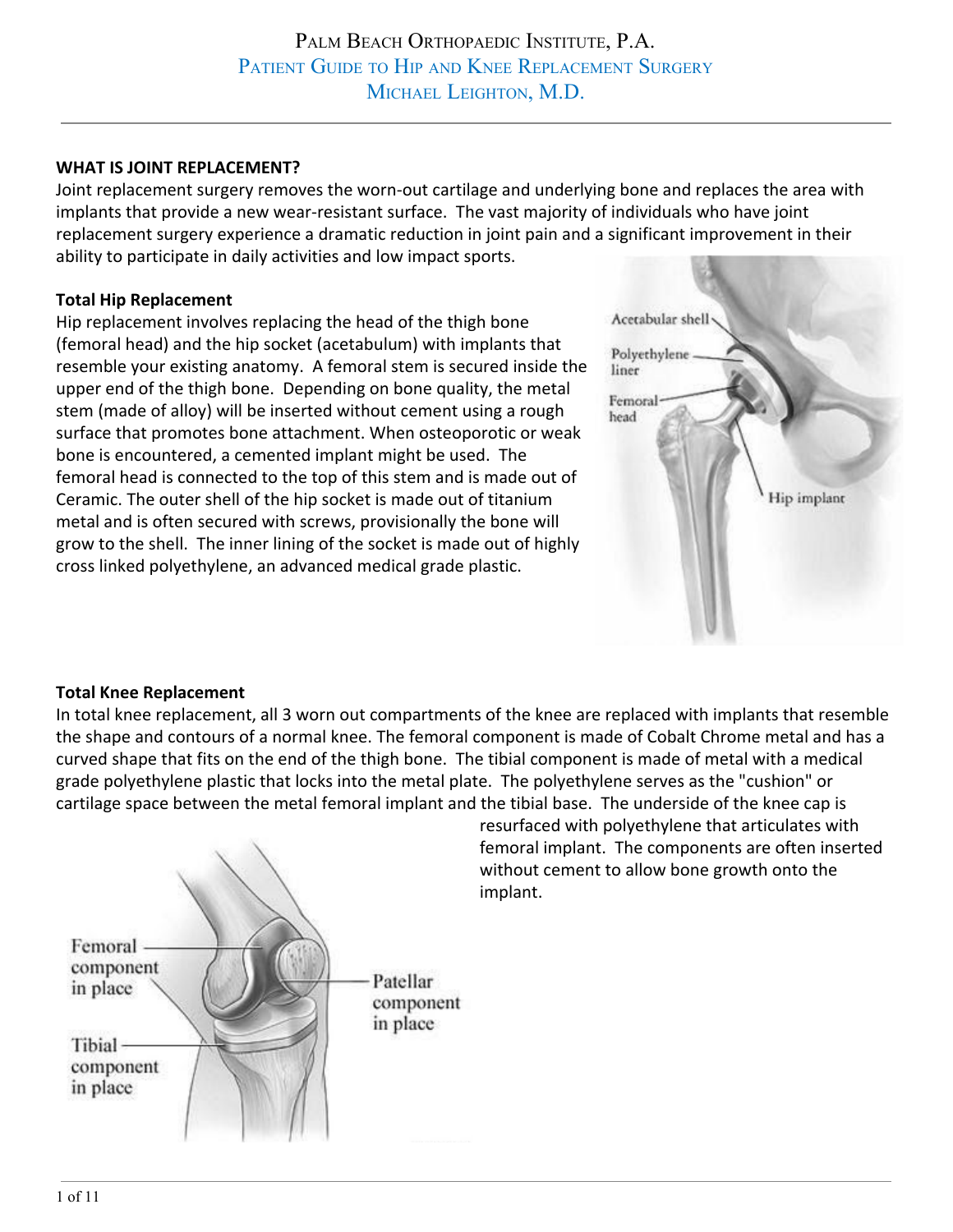### **MAKOPLASTY**

Makoplasty is a partial knee resurfacing for patients who suffer with localized pain and arthritis that affects one area of the knee joint. Only one of the three compartments of the knee is replaced with a combination of metal and plastic. The femoral component is made of metal and has a curved shape that matches the natural contour of the knee. The tibial component has a metal base that is secured to the bone and a polyethylene plastic insert that acts as the cushion. Both femoral and tibial components are attached using cement. This surgery is performed with robotic and computer assistance through a minimally invasive incision, that provides anatomic, balanced knee range of motion.

#### **PATELLOFEMORAL PAIN WITH PATELLA RESURFACING MAKOPLASTY**

In certain cases, the patella and trochlea can be resurfaced using the robotic technique.

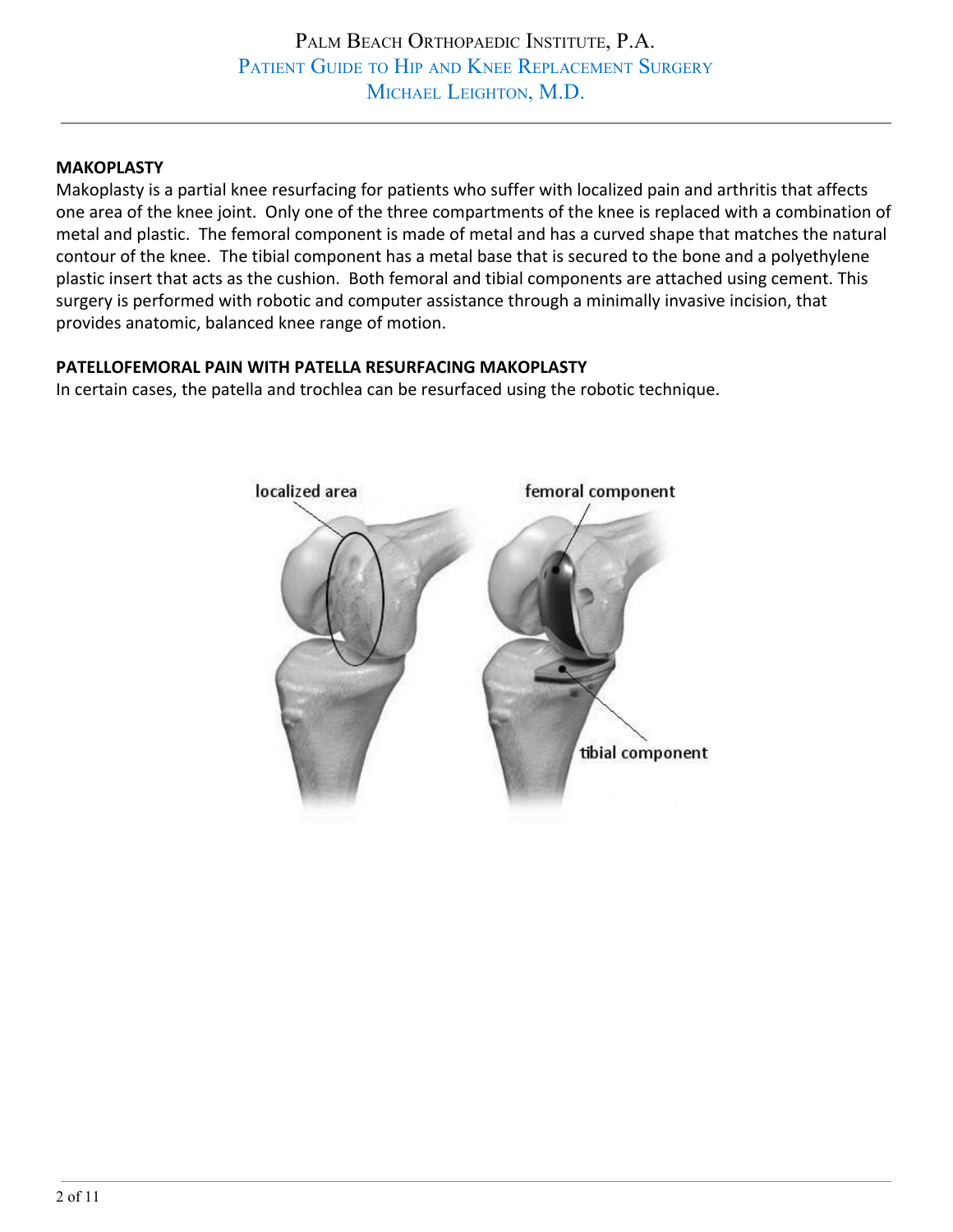# **BEFORE SURGERY**

## **Pre-Op Testing and Physical Exam**

All patients will have routine blood work and urinalysis performed about 1 to 2 weeks before surgery. In addition, a chest X-ray and EKG will be completed. A physical examination will be done by your medical doctor within 1 month of surgery. Dr. Leighton's staff will help coordinate all necessary labs, tests, and office visits and can make suggestions if you don't already have a medical doctor.

## **Dental Care**

It is important to see a dentist on a regular basis to maintain proper dental hygiene. This is especially important if you are preparing to have a knee or hip replacement since your mouth could be a source of infection. If it has been over 1 year since your last dental visit, it is highly recommended that you see a dentist prior to surgery. Dental procedures such as extractions and periodontal work should be completed before joint replacement to reduce the potential of infection.

#### **Pre-Op Joint Replacement Class**

Most hospitals offer a pre-operative class in which you and your family members will receive instructions for each phase of your surgical experience. You will meet team members from nursing, physical therapy, anesthesia, and case management.

Jupiter Medical Center REQUIRES all patients to attend the pre-operative class, either in-person, or via a pre-recorded internet program at www.jupitermedorthospine.com If you have any questions about the Jupiter class, including times or location, please contact the Jupiter Orthopaedic Coordinator at 561-263-3633.

## **Blood Donation**

Patients do not donate their own blood. Research has shown that this is not beneficial and does not reduce the need for additional blood transfusion. If necessary, the patient will receive blood from the hospital blood bank. Hospitals follow universal guidelines in screening blood and blood products to assure the patient's safety as much as possible in this situation.

## **Medications**

Continue taking your routine medications unless your medical doctor makes adjustments. At least 5 days before surgery, stop taking Aspirin and NSAIDs (Advil, Ibuprofen, Aleve, Naproxen, Mobic, Diclofenac) since these medications will affect bleeding. In addition, stop taking Fish Oil and Vitamin E at least 1 week before surgery.

Stop taking Coumadin or Plavix at least 5 days before surgery. Patients taking Coumadin, may require Lovenox for the 5 days before surgery, and should consult their medical doctor or cardiologist during their physical exam visit.

It's OK to continue taking Tylenol since it's not an NSAID and won't affect bleeding.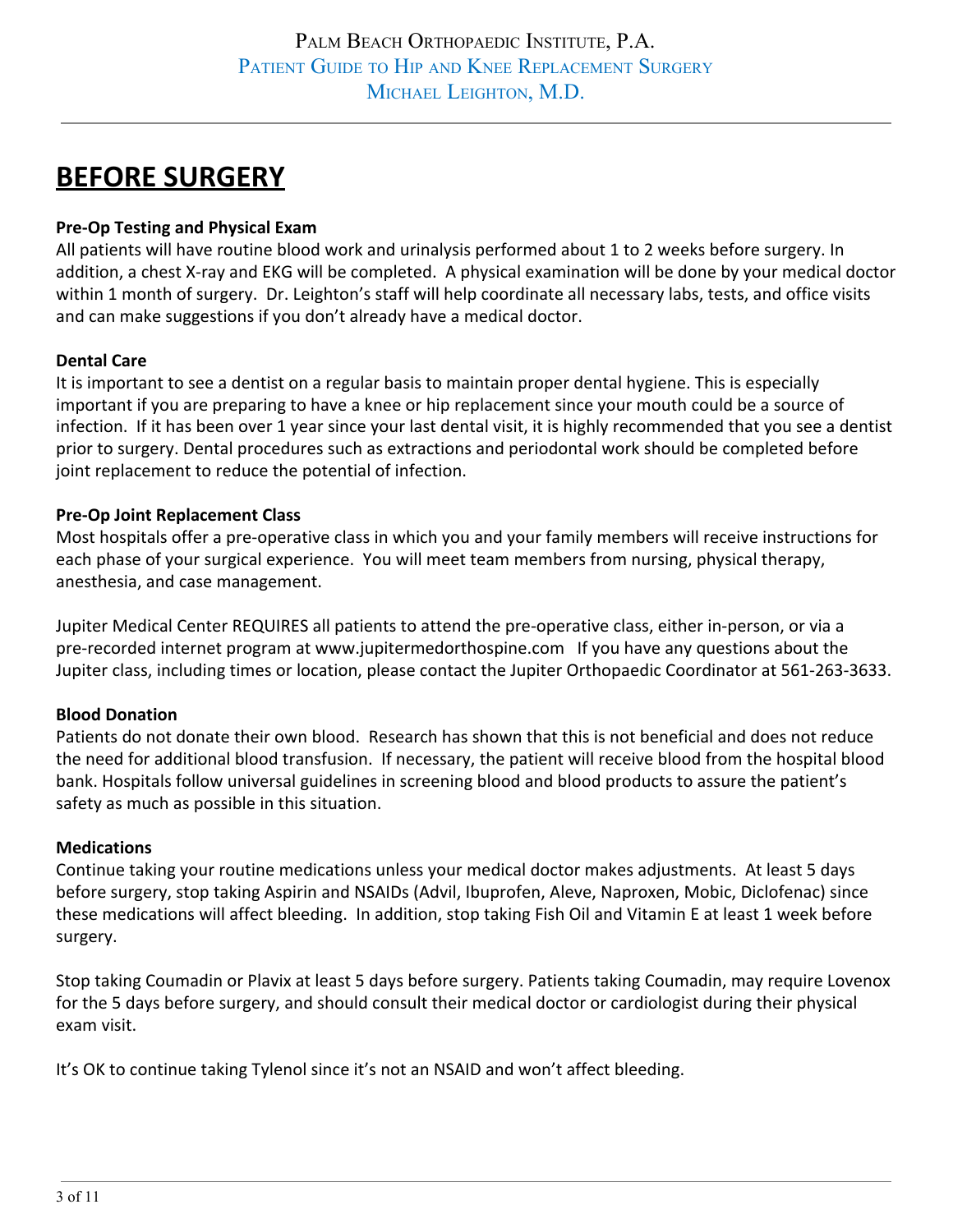Bring your list of medications and doses to the pre-operative hospital appointment that will be scheduled about 1 week before surgery. You will be told which medications to take the morning of surgery. You should take these medications with the least amount of water necessary. Be prepared to tell the admitting nurse the medication and dose that you may have taken on the morning of surgery.

#### **Night Before Surgery**

You should not eat or drink after midnight on the day of your surgery. You should take only the medications as instructed during your pre-operative hospital visit on the morning of surgery.

In addition, you will be given a bottle of Chlorhexidine antiseptic soap from the hospital during your pre-op visit and interview with anesthesia. You MUST take a shower with this soap the night before AND if possible the morning of surgery to reduce your risk of infection. Apply the soap to your entire body from the neck down (do not put the soap on your face or in your hair).

#### **Items to Bring to the Hospital**

All patients should bring with them personal toiletries and shaving gear (if desired), loose fitting, comfortable clothing, non-skid shoes or slippers (slip on type with closed back preferred), a list of their current medications (including dosages), and any paperwork the hospital may have requested. Please be advised that the hospital provides gowns, slipper socks, and a small toiletries supply. If you have a C-PAP machine to help sleep, bring it.

#### **When to Arrive at the Hospital for Surgery**

Patients are generally instructed to arrive at the hospital 2 hours prior to the scheduled surgery time. This allows time for you to go through the admission process, change into hospital clothing, and meet the anesthesiologist and nursing personnel who will be with you during your surgery and will be able to answer your questions. The hospital will contact you the evening before surgery to provide the exact time and location to arrive.

#### **Family Members**

Family members may stay with patients until the patient is taken to the operating room. A family member will often be able to see the patient in the recovery room about 1 to 2 hours after surgery. If desired, a family member can spend the night in the patient's hospital room. All 3 hospitals have private patient rooms.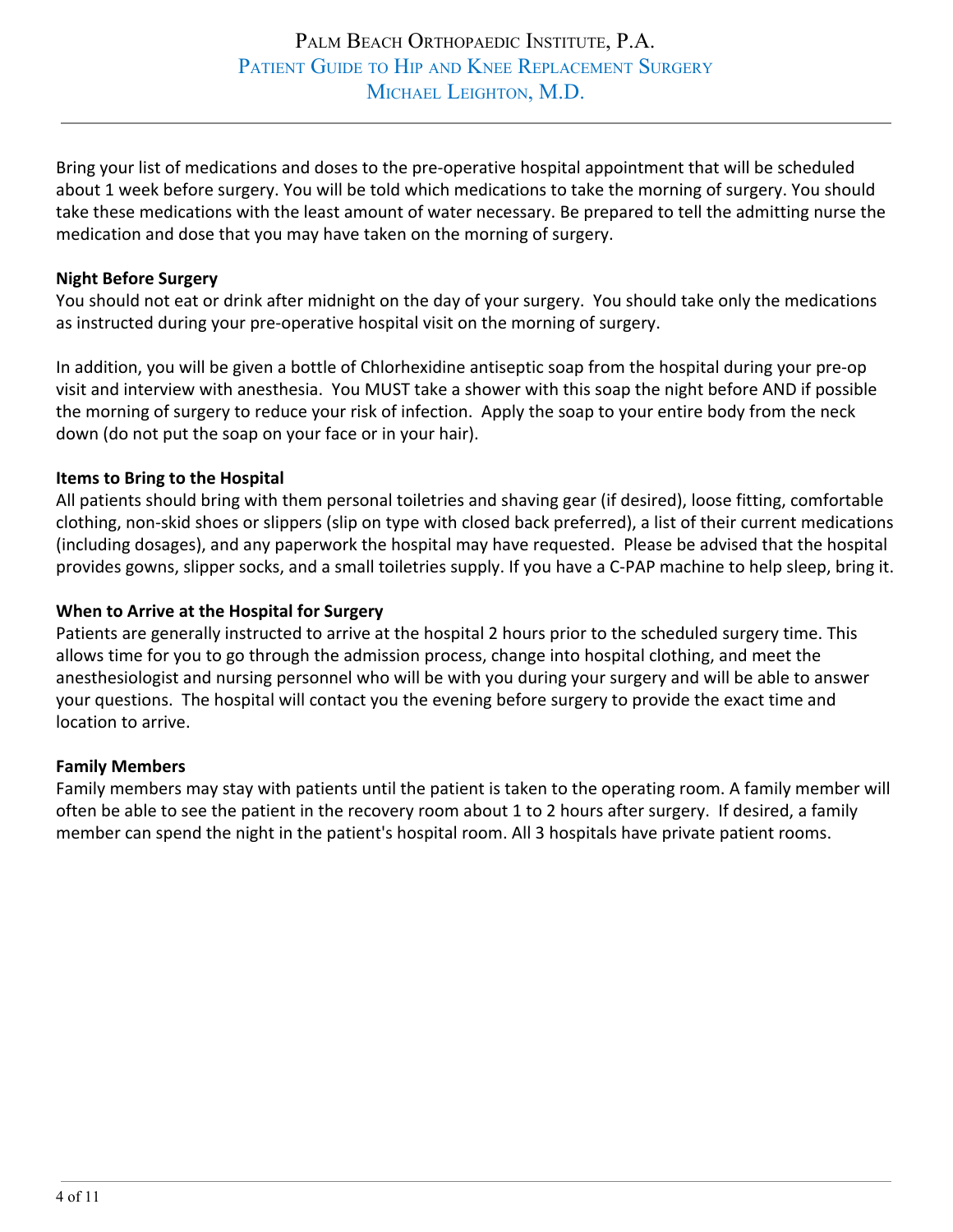# **DAY OF SURGERY**

## **Type of Anesthesia**

Most cases are performed under spinal anesthesia with sedation. Special circumstances or personal preference may indicate the use of general anesthesia. You will be meeting with the anesthesiologist on the day of surgery and at that time any questions or concerns regarding anesthesia will be addressed. For Total Knee Arthroplasty, an Adductor Canal Block is done preoperatively. This lasts 6-12 hours and allows for pump prescriptions the day of surgery.

## **Length of Surgery**

Surgery times may vary depending upon the difficulty of your case. Generally, you may spend 50 minutes in surgery and 1 to 2 hours in the recovery room.

## **Meeting with Family Members**

Dr. Leighton will meet and discuss the procedure with your family members immediately after the surgery. If for any reason your family members are unable to stay, Dr. Leighton would be happy to contact them by phone to discuss the surgery.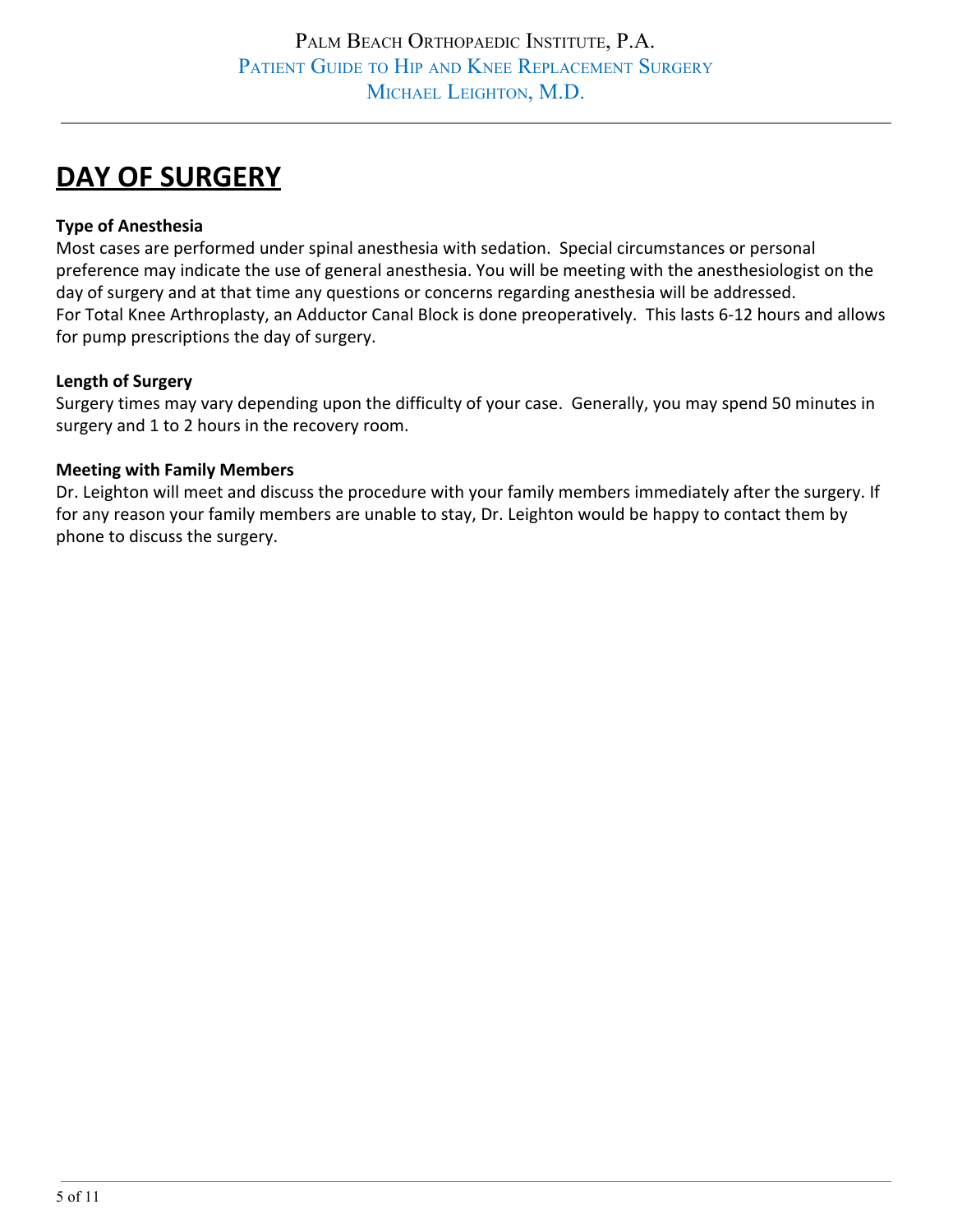# **HOSPITAL STAY**

## **Pain Control**

Dr. Leighton uses a multi-modal pain prevention regimen. You will be given Celebrex in the hospital prior to surgery to help with pain and inflammation. This medication when taken before surgery, reduce your body's pain response and will decrease the amount of pain felt after surgery.

During surgery, Dr. Leighton injects the joint and tissue around your incision with a combination of anti-inflammatory, numbing, and pain medication. This dramatically reduces the amount of immediate post-operative pain. Dr. Leighton's patients are no longer requiring PCA pain pumps after surgery. After surgery, you will have Hydrocodone (Norco), Tramadol, IV Dilaudid, and IV Tylenol available to help manage your pain.

## **Blood Clot Prevention - Anticoagulation**

You will be started on a blood thinner after surgery to prevent blood clots. A full strength Aspirin 325mg will be given twice per day, and MUST continue for 10 days after surgery. Dr. Leighton prefers Aspirin (instead of Coumadin or Lovenox) for blood clot prevention due to the proven effectiveness with reduced risk of developing surgical site bleeding and hematomas. An alternative blood thinner will be utilized if you have a history of blood clots, or if you were already taking a blood thinner before surgery – this needs to be discussed with Dr. Leighton.

## **Physical Therapy**

You will receive physical therapy as early as the same day of surgery. You will be getting out of bed and attending physical therapy sessions twice per day beginning on the first postoperative day. The physical therapists will teach you the exercises needed for your optimal recuperation and instruct you on weight bearing technique using a walker. You will also be instructed on activities such as bathing, dressing, using the bathroom, transfers from bed to chair, ambulation, and stair climbing. Instructions for traveling by various modes of transportation will also be discussed.

## **Foley Catheter**

Some patients may have a foley catheter placed during surgery. This catheter is placed in patients with urinary retention issues. The catheter will be removed the morning after surgery.

## **CPM Machine for Total and Partial Knee Replacement**

The use of CPM machines after surgery is discouraged by the Joint Commission for Hospital Accreditation. Dr. Leighton has followed these recommendations, and has limited the use of CPM machines, since research has not proven a benefit for most patients.

Your knee range of motion will be evaluated by the Physical therapist, and if you have more than 80 degrees of bend on the 1<sup>st</sup> day after surgery, a CPM machine is NOT required.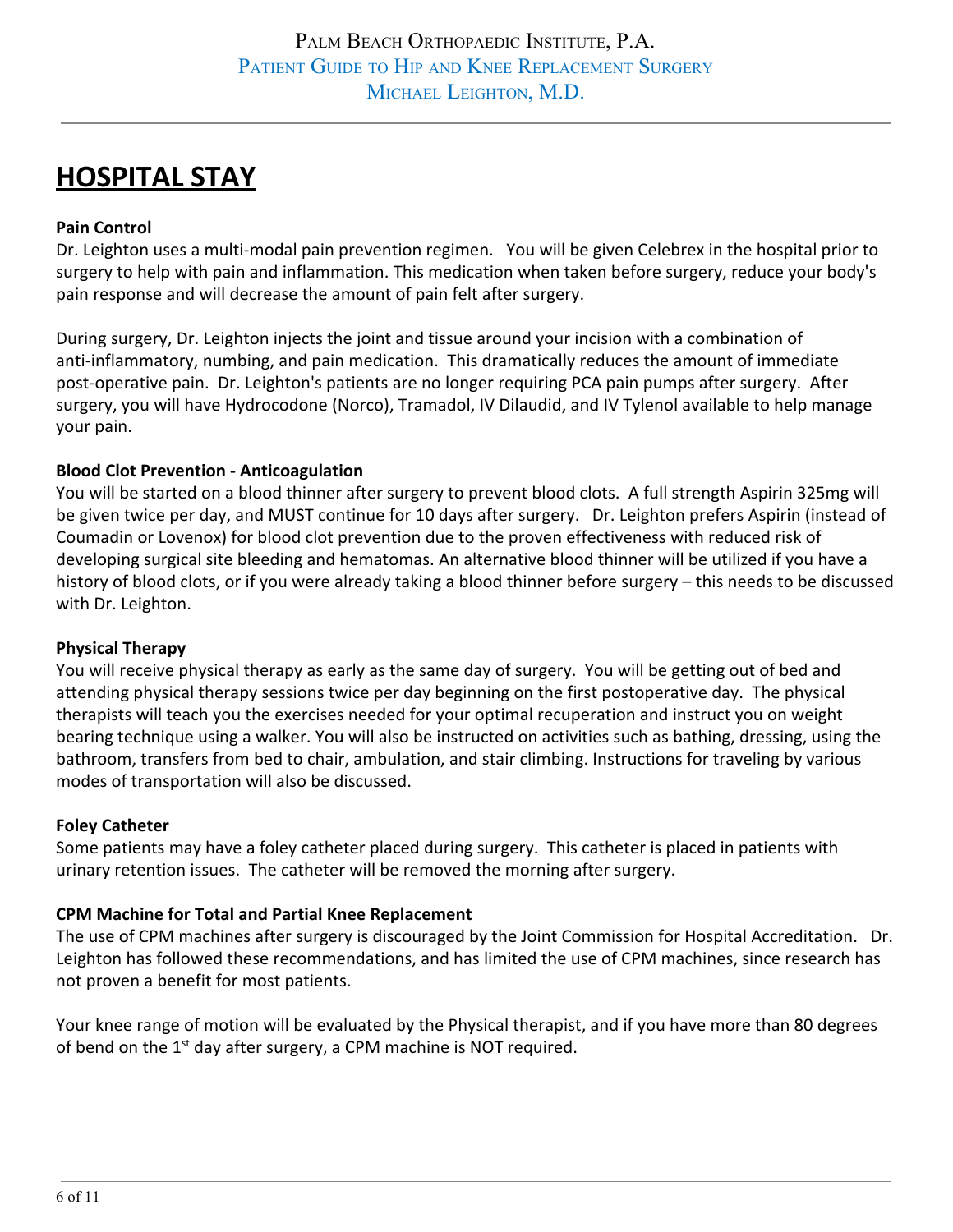If you have limited flexion after surgery, a CPM machine may be utilized in the hospital and also after your discharge. If you are being discharged to a rehab center, a CPM machine will be utilized as part of your physical therapy program. If you are going home, the case manager will make arrangements for a CPM machine to be delivered to your house for 3 to 4 weeks. The CPM should be used 1 to 2 hours twice per day for a total of 2 to 3 hours per day, with gradual increase in the flexion up to 120 degrees. We rarely need to use a CPM machine.

## **Seeing your Doctor while in the Hospital**

Dr. Leighton or his Physician Assistant will see you on a daily basis to discuss your progress and address any questions. The case manager will also meet with you (and family members if necessary) in order to assure the proper discharge plan for your particular case.

#### **Length of Hospital Stay**

For total knee or hip replacement surgery, most patients stay in the hospital for 2 or 3 days (not counting the day of surgery). Some patients may leave on Thursday, otherwise it will be Friday. If you are undergoing Makoplasty partial knee replacement, you can be discharged as early as the next day, but occasionally patients stay for 2 days after surgery.

#### **Discharge to Home vs. Rehab Facility**

Discharge to home is preferred. A physical therapist and nurse will come to your house for the initial 2 weeks, to provide strengthening, range of motion, and walking exercises. The home care team will also change your dressing and contact Dr. Leighton if there are any concerns during your recovery. While not required, it is highly recommended to have someone assist you at home for the first 48 to 72 hours after discharge on a full-time basis, and perhaps part-time the first week or two after this.

If you live alone, you could consider placement in a rehabilitation center. Patients stay in these facilities for approximately 5 to 6 days, with an emphasis on returning the patient home in a short period of time. The choices available depend upon the patient's insurance coverage and, therefore, will need to be discussed by the patient, family members, and the case manager.

Home physical therapy and nursing will be arranged prior to your discharge to home. Patients will often receive 2 weeks of home therapy then transition to outpatient physical therapy. We can assist you in choosing the location for your outpatient physical therapy.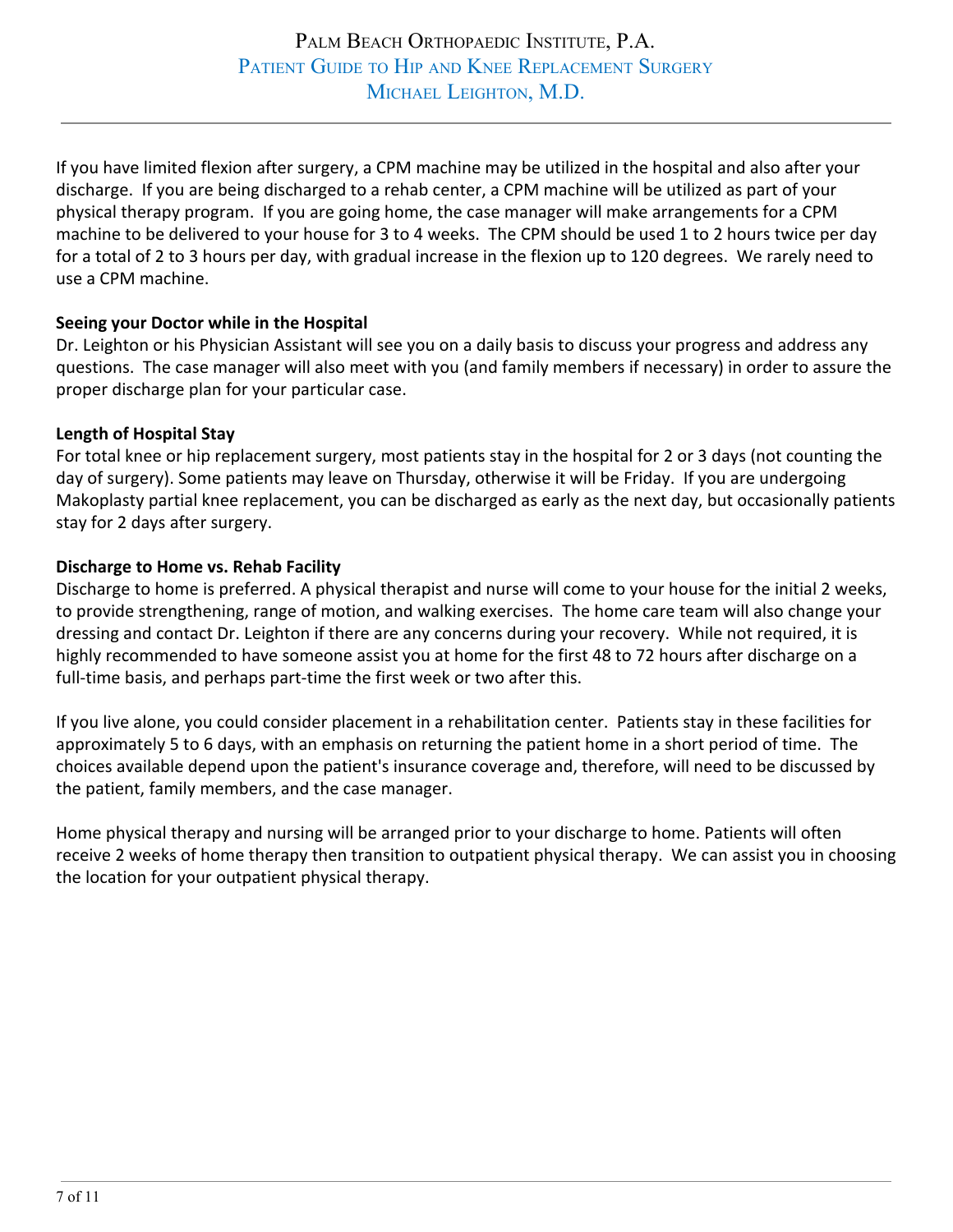# **AFTER DISCHARGE AND RECOVERY**

### **Pain Medication**

Expect to be on a prescription narcotic pain medication for 2-4 weeks after discharge. Most patients take these medications on a regular basis for the first couple weeks. It is highly encouraged to take pain medication before physical therapy sessions. Pain control is very important to your recovery and ability to fully participate in physical therapy.

#### **Blood Clot Prevention - Anticoagulation**

You MUST continue taking a blood thinner (most often Regular Strength Aspirin (325 mg) twice per day for 10 days) after your discharge, to prevent blood clots and pulmonary embolism. If you were already taking a blood thinner before surgery (Plavix, Xarelto, Coumadin, etc) you will be given instructions at discharge regarding the appropriate blood thinner and dosage.

Aspirin 325 mg is available as Enteric coated for those with sensitive stomachs, and is safe in combination with Celebrex. Please tell Dr. Leighton if you have a history of previous blood clot or pulmonary embolism or if there is a family history of blood clots, since this will change the type of blood thinner given after surgery.

#### **Physical Therapy**

Physical therapy will continue for 4 to 8 weeks after you've been discharged from the hospital. If you are at home, a therapist will visit you for the initial 2 weeks. Your therapist will work with you to improve motion, strength, and ambulation. At the first follow-up visit, you will discuss the timing and location of outpatient physical therapy with Dr. Leighton. If you are staying at a rehab center, you will discuss the timing of your discharge to home, and making arrangements for home physical therapy.

## **CPM Machine for Total and Partial Knee Replacement**

A CPM machine is not usually necessary after discharge, unless this was discussed and arranged during your hospital stay. If a CPM is recommended, it should be used for 1 to 2 hours twice per day for a total of 2 to 3 hours per day. The goal is gradual increase in the flexion up to 120 degrees over the course of 3 to 4 weeks.

#### **Walker, Crutches and Cane**

A walker (or crutches) is normally used for the first 1 to 2 weeks after surgery. You and your physical therapist will determine when you're ready to start using a cane, based upon your motion, strength, and balance. Patients then use the cane for the next several weeks based upon recommendations by the physical therapist as well as your comfort.

#### **Showering and Bathing**

It is OK to get in the shower, and get your dressing wet. Pat the dressing dry with a towel. You may remove the dressing the Saturday after surgery and leave the incision open to the air. There isn't any need for further dressings at this point. Sometimes you may experience drainage and you can apply a dry dressing on the area for 1-3 days. This can be purchased at CVS or Walgreens.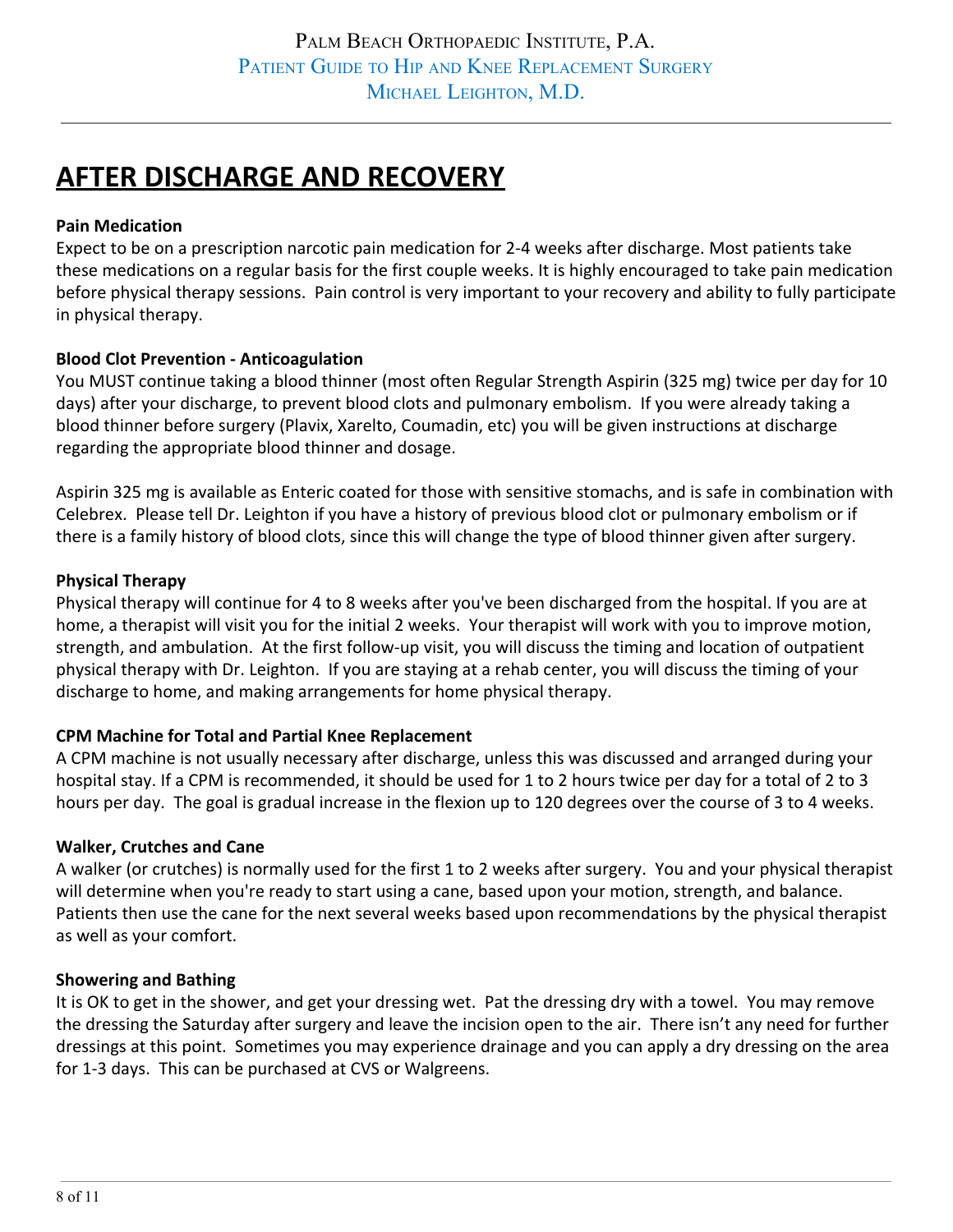## **TED Hose – Compression Stockings**

TED (Thrombo Embolic Deterrent) Hose are compression stockings that reduce the amount of lower extremity edema that normally occurs after joint replacement surgery. Dr. Leighton recommends that you wear knee high TED hose for at least 2 to 3 weeks after surgery.

The stockings should be worn during the daytime and taken off at night. It is important to put on the TED hose when you awake, before starting the day, since this is when edema most often occurs. You can stop wearing the stockings once the swelling has resolved and you no longer have edema with standing and walking.

## **Ice Management and Swelling**

The use of ice or a cryo-cuff/ ice management system is extremely important for healing, pain control, and helping to reduce swelling. Elevation of the leg is also important to reduce swelling.

Patients will be provided a cryo-cuff knee or hip wrap system in the hospital. This device belongs to the patient and should be taken to rehab or home. To prevent frostbite and skin sensitivity, an empty pillow case or washcloth can be applied over the knee, before placing the cryo wrap. The system should be used during times of rest and after physical therapy for 2 to 4 weeks after surgery.

### **Climbing Stairs**

Stair climbing will be practiced in the physical therapy program before you leave the hospital or rehab. You are allowed to climb stairs at home, and this can be done one or two times per day after discharge.

## **Going Outside and Making Local Trips**

To reduce the chance for infection, falls, and excessive swelling, Dr. Leighton recommends that you stay at home for the first 2 to 4 days after discharge from the hospital. Comfort and safety should be the primary guidelines for going outside your house. It is suggested to start with short trips as the passenger, perhaps to physical therapy or your local supermarket or church if nearby. Gradually increase the number and length of outside activities as you feel more comfortable.

#### **Driving**

The type of surgery, side of surgery (right vs. left leg), and your overall general condition must be taken into account when deciding to drive. Other important considerations are whether you have stopped taking your narcotic pain medication during the daytime and if you can walk with ease either with or without cane. Most patients are able to drive at 2 weeks after surgery on the left leg and 3-4 weeks after surgery on the right leg.

#### **Return to Work**

Returning to work varies with each patient, the type of surgery, and the particular job duties. The amount of time can vary between 2 to 8 weeks, and is most dependent on the level of activity expected of the patient. Dr. Leighton will discuss the details about your return to work and will provide out of work and return to work notes when required.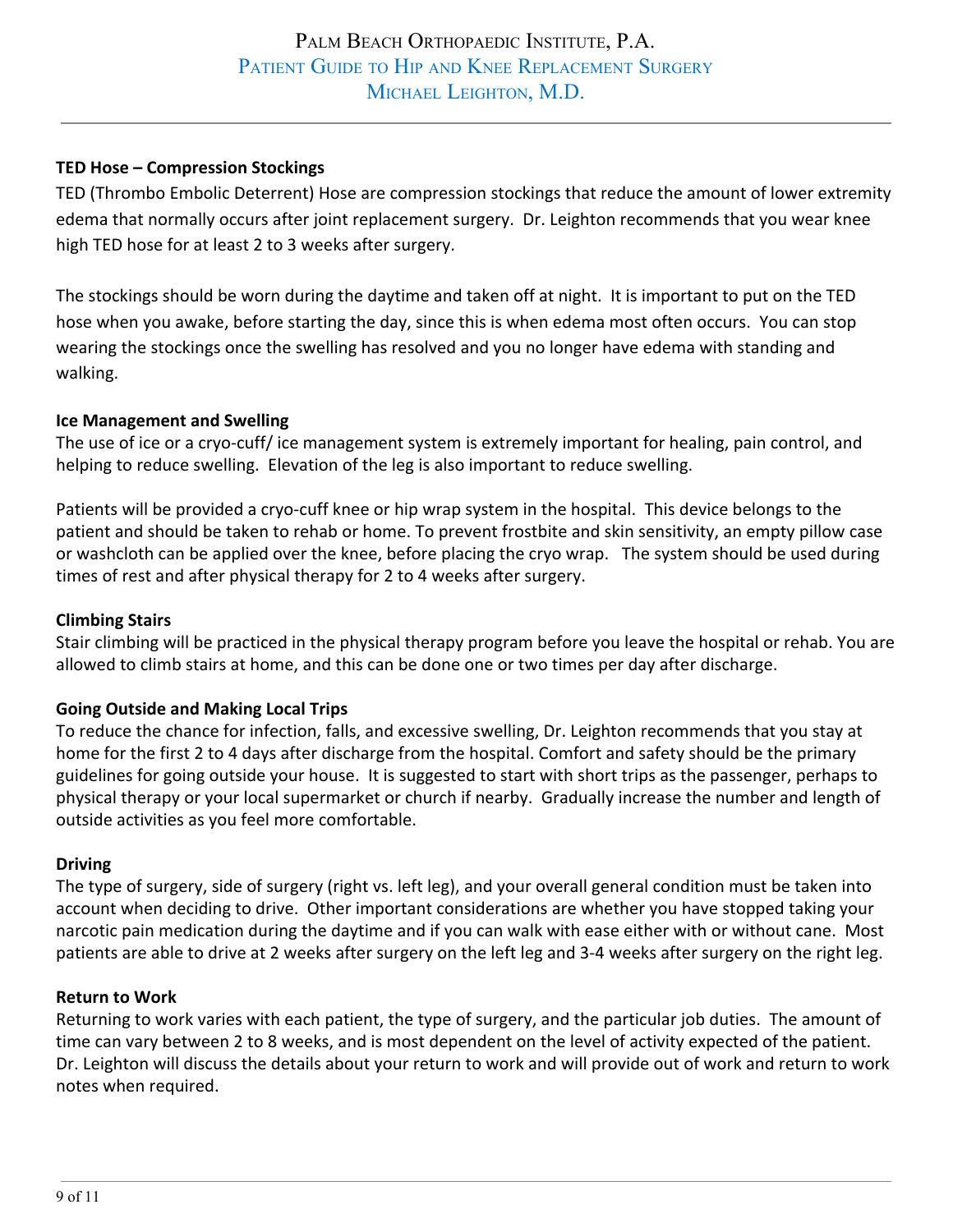#### **Return to Sports**

Initially patients return to low impact, less strenuous activities such as walking, stationary cycling, and swimming. As your physical therapy progresses and your strength and balance return, patients gradually return to hiking, doubles tennis, cycling, and golf at 2 to 3 months. High impact activities such as running, racquetball, and basketball should be avoided.

#### **First Office Visit After Surgery**

Your first post-op office visit with Dr. Leighton will be about 9 days after surgery. X-rays will be taken in the office. Your incision will be checked as well as range of motion and your ability to walk. Additional visits will be made at one month, 3 months, 6 months and one year after surgery.